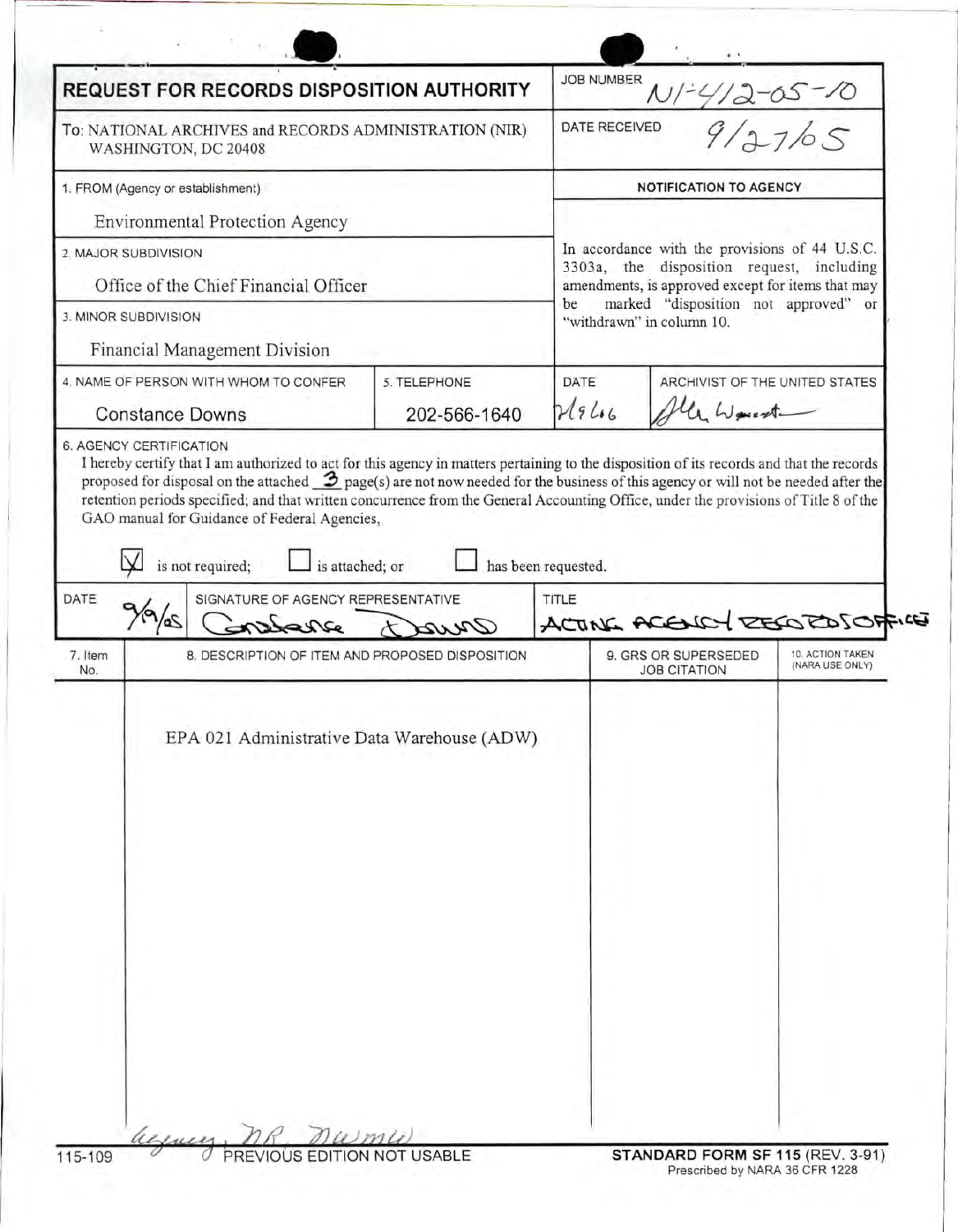# **EPA Records Schedule 021**

**Status: Final, 02/12/2007** 

Title: Administrative Data Warehouse (ADW)

**Program:** Financial Management

**Applicability :** Headquarters

**Function:** 402-124- Accounting

## **NARA Disposal Authority:**

This schedule authorizes the disposition of the record copy in any media (media neutral), excluding any records already in electronic form. Records designated for permanent retention must be transferred to the National Archives in accordance with NARA standards at the time of transfer.

•  $N1-412-05-10$ 

## **Description:**

The Administrative Data Warehouse (ADW) is a read-only database consisting of data from various Agency source systems (e.g., Integrated Financial Management System (IFMS), Grants Information and Control System (GICS), etc.). ADW does not process transactions and no data is entered directly into ADW. Data from Agency systems is copied into the ADW at regular intervals. In some cases, data is refreshed in the ADW several times a day. ADW data is used to produce reports related to status of funds, commitments, obligations, expenditures, etc.

## **Disposition Instructions:**

**Item a:** Electronic software programs

- **Disposable**
- Keep for the length of time necessary to ensure retention and usability of the electronic data throughout the approved retention period, then delete when superseded or obsolete.

## **Item b:** Input

- **Disposable**
- Follow instructions for EPA 171 Input and Source Records.

## **Item c:** Electronic data

- **Disposable**
- Delete data when superseded by next scheduled update.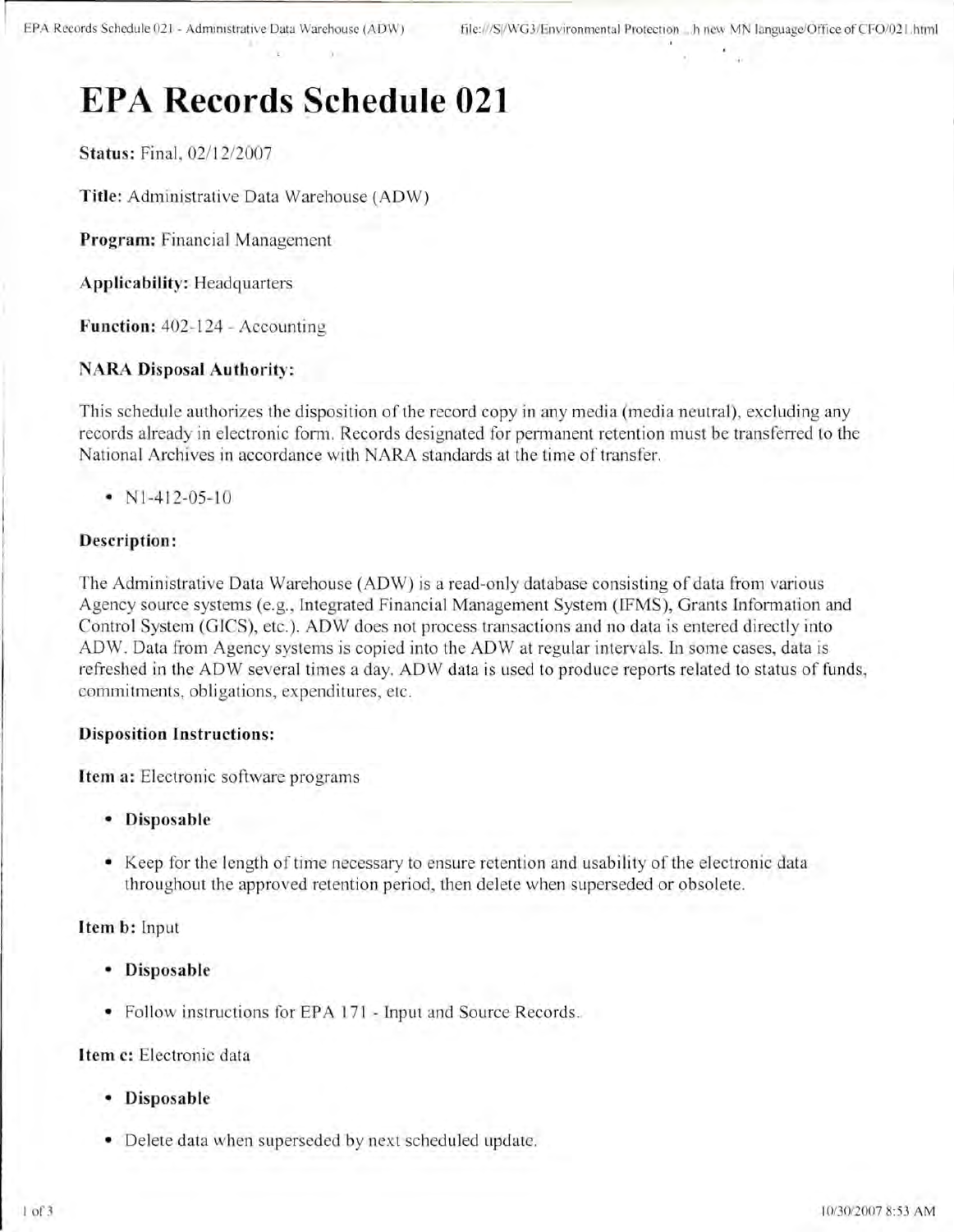**Item d:** Output and reports

- **Varies**
- File with related records and follow instructions for the related records.

**Item** e: Supporting documentation

- **Disposable**
- Keep for the length of time necessary to ensure retention and usability of the electronic data throughout the approved retention period, then delete when superseded or obsolete. See schedule 304.

#### **Guidance:**

The Office of the Chief Financial Officer, Office of Financial Management, Financial Systems Staff is responsible for implementing the disposition for ADW. The offices responsible for the individual systems from which ADW data are retrieved are responsible for the disposition of their data under their specific schedules:

- EPA 042 Purchase Card System
- EPA 054 Integrated Financial Management System (IFMS)
- EPA 054 Contract Payment System (CPS)
- EPA 055 Integrated Contract Management System (ICMS)
- EPA 300 PeoplePlus (PPL)
- EPA 575 Grants Information and Control System (GICS)

Details on what constitutes systems documentation can be found in EPA 304.

#### **Reasons for Disposition:**

ADW is a collection of data from various Agency systems. This data is used to produce reports to support financial management. The source systems contain the official records, and the data in ADW has only short-term operational value.

### **Custodians:**

Office of the Chief Financial Officer, Office of Financial Management, Financial Systems Staff

- **Contact:** Mark Bolyard
- **Telephone:** 202-564-4968

#### **Related Schedules:**

EPA 042 , EPA 054, EPA 055 , EPA 300, EPA 304, EPA 575

#### **Previous NARA Disposal Authority:**